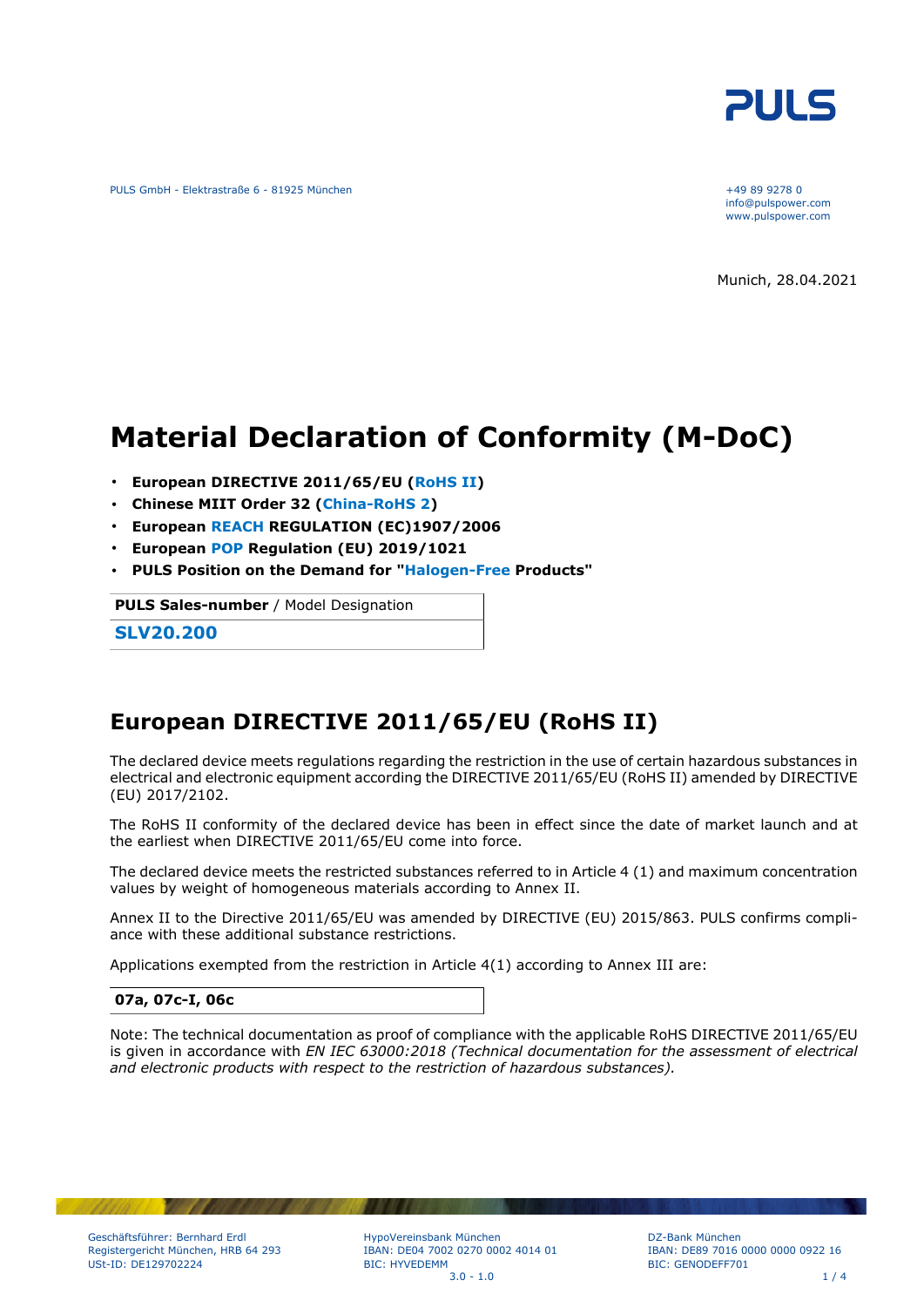## **Chinese MIIT Order 32 (China-RoHS 2)**

The declared device meets the Measures for Restriction of the Use of Hazardous Substances in Electrical & Electronic Products Order No. 32 (China-RoHS II) of the Chinese Ministry of Industry and Information Technology (MIIT).

Hazardous Substance Control Table in compliance with Chinese SJ/T11364-2014 for the declared device.

| 部件名称<br><b>Part Name</b>                                                                                                                                                                                                                                                              | 有毒有害物质或元素<br><b>Toxic or hazardous Substances and Elements</b> |                      |                        |                                                   |                                                |                                                        |  |
|---------------------------------------------------------------------------------------------------------------------------------------------------------------------------------------------------------------------------------------------------------------------------------------|----------------------------------------------------------------|----------------------|------------------------|---------------------------------------------------|------------------------------------------------|--------------------------------------------------------|--|
|                                                                                                                                                                                                                                                                                       | 铅<br>Lead (Pb)                                                 | 汞<br>Mercury<br>(Hg) | 镉<br>Cadmi-<br>um (Cd) | 六价铬<br><b>Hexavalent</b><br>Chromium<br>(Cr (VI)) | 多溴联苯<br>Polybrominat-<br>ed biphenyls<br>(PBB) | 多溴二苯醚<br>Polybrominat-<br>ed diphenyl<br>ethers (PBDE) |  |
| <b>Printed Circuit</b><br><b>Boards</b><br><b>Assemblies</b>                                                                                                                                                                                                                          | X                                                              | O                    | ∩                      | ∩                                                 | Ω                                              | O                                                      |  |
| <b>Housing Body</b>                                                                                                                                                                                                                                                                   | $\Omega$                                                       | $\Omega$             | $\Omega$               | $\Omega$                                          | O                                              | $\Omega$                                               |  |
| <b>Housing Cover</b>                                                                                                                                                                                                                                                                  | $\Omega$                                                       | $\Omega$             | $\Omega$               | $\Omega$                                          | $\Omega$                                       | $\Omega$                                               |  |
| <b>Terminals</b>                                                                                                                                                                                                                                                                      | $\Omega$                                                       | O                    | $\Omega$               | $\Omega$                                          | $\Omega$                                       | $\Omega$                                               |  |
| <b>Labels</b>                                                                                                                                                                                                                                                                         | $\Omega$                                                       | O                    | $\Omega$               | $\Omega$                                          | O                                              | O                                                      |  |
| <b>DIN-Rail-Slider</b>                                                                                                                                                                                                                                                                | $\Omega$                                                       | $\Omega$             | $\Omega$               | $\Omega$                                          | $\Omega$                                       | $\Omega$                                               |  |
| O: 表示该有毒有害物质在该部件所有均质材料中的含量均在GB/T 26572规定的限量要求以下<br>O: Indicates the toxic or hazardous substance contained in all of the homogeneous materials for this<br>part is within the limit requirement in GB/T 26572.<br>V,主手这右手右宝枷氏吞小左这如此的甘二掉氏甚料由的会具势山CD/T 24572坰宝的阻旱西步<br>V. Tadisatas tha |                                                                |                      |                        |                                                   |                                                |                                                        |  |

X: 表示该有毒有害物质至少在该部件的某一均质材料中的含量超出GB/T 26572规定的限量要求。 X: Indicates the toxic or hazardous substance contained in at least one of the homogeneous materials used for this part is outside the limit requirement in GB/T 26572

环保期限(EFUP )的产品及其部件是每个列出的符号,除非另有标明。使用期限只适用于产品在产品手册中规定的条 件下工作

The Environmentally Friendly Period (EFUP) for the product and its parts are per the symbol listed, unless otherwise marked. The Period of use is valid only when the product is operated within the conditions defined in the product manual.

The EFUP of the declared device is 25 years. The unit is marked with following EFUP symbol:



## **European REACH Regulation (EC) 1907/2006**

As a manufacturer of electronic power supplies, PULS GmbH is a "downstream user" with regards to the Regulation for the Registration, Evaluation, Authorisation and Restriction of Chemicals (REACH). Therefore, PULS is providing information only on non-chemical articles (products). In principle, PULS GmbH is not subject to any obligation to register or to compile material safety data sheets.

PULS hereby confirms that its electronic power supplies comply with the legal obligations regarding Article 33 and the restrictions outlined in Annex XVII of the European REACH Regulation 1907/2006 which came into force on 01.06.2007.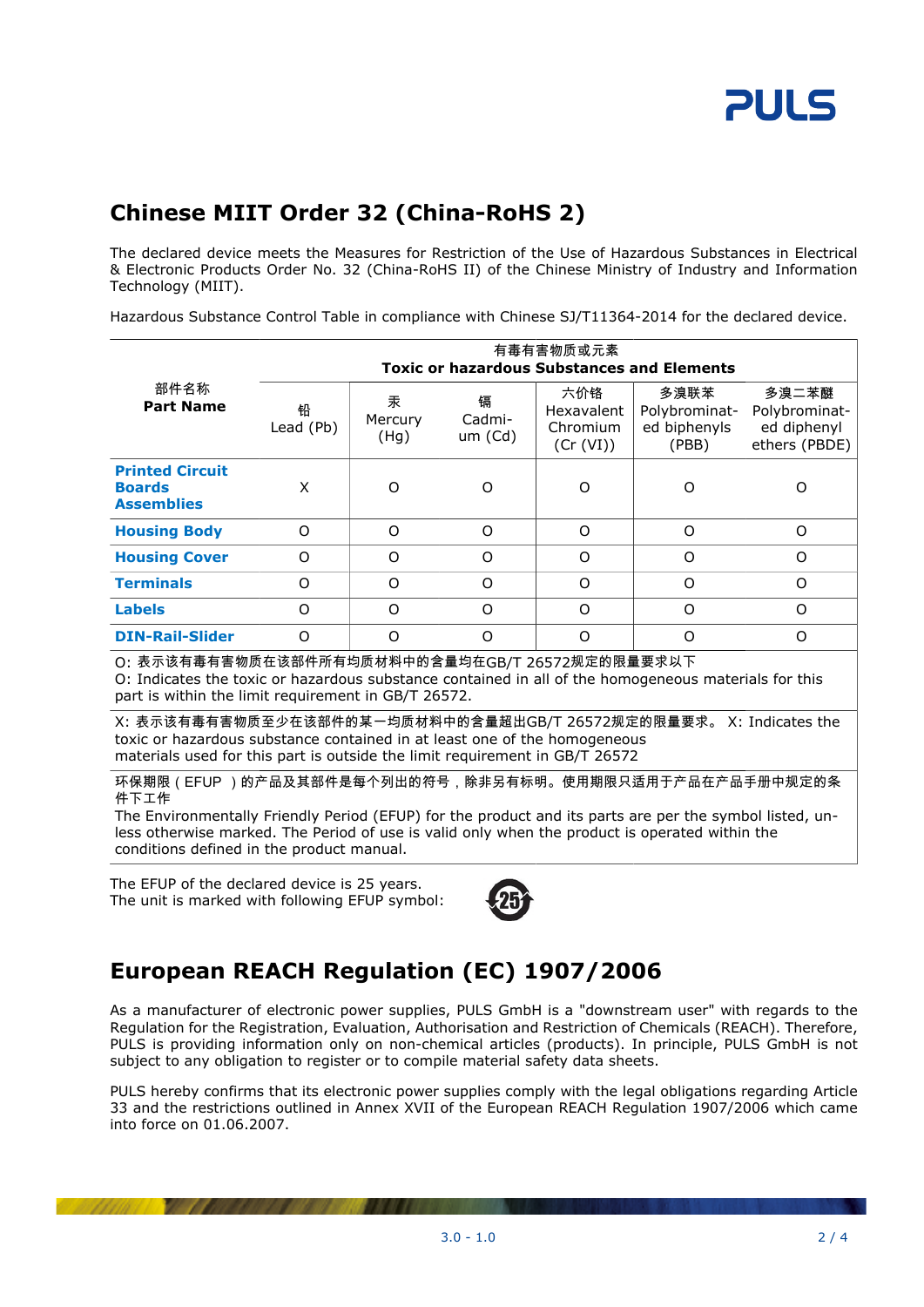

PULS and its suppliers will continuously review the actual ECHA "Candidate List" for additions and updates and act accordingly in compliance with REACH regulations. The actual candidate list is provided on the European Chemicals Agency website at:

<https://echa.europa.eu/candidate-list-table>

The information requirement of REACH Article 33 is met by considering the ECJ-Judgment (Case C-106/14) for calculating the SVHC content in articles.

The SVHC weight calculation is done in recommendation according to the - ECHA Guidance on requirements for substances in articles.

Within PULS supply chain the company received the following REACH Article 33 information that the declared device contains component(s) with the following SVHC (Article 59) listed substances >0.1% by weight.

| <b>Article Group</b>    | SVHC listed substances $> 0.1$ % by weight / EC / CAS |
|-------------------------|-------------------------------------------------------|
| Electronic Component(s) | Lead / 231-100-4 / 7439-92-1                          |
| Mechanic Component(s)   | Lead / 231-100-4 / 7439-92-1                          |
| <b>SCIP-ID</b>          | 4d42f299-4365-4661-93df-d1cb0b7a83d8                  |

From PULS supply chain there is currently no information that material safety data sheets must be made available for the declared device.

PULS will replace SVHC listed substances with alternative solutions as far as is technically and economically feasible.

Note: The technical documentation as proof of compliance with the applicable REACH Regulation 1907/2006 is given in accordance with *EN IEC 63000:2018 (Technical documentation for the assessment of electrical and electronic products with respect to the restriction of hazardous substances).*

## **European POP Regulation (EU) 2019/1021**

PULS confirms the Regulation (EU) 2019/1021 of the European Parliament and of the Council of 20 June 2019 on persistent organic pollutants (POP).

For the declared device there is to-date no evidence within our supply chain that:

- our products contain articles with prohibited substances from Annex I of POP regulation.
- there is any use of exemption from control measures acc. Article 4 (see additionally Annex I) of POP regulation.

Note: The technical documentation as proof of compliance with the applicable POP Regulation (EU) 2019/1021 is given in accordance with *EN IEC 63000:2018 (Technical documentation for the assessment of electrical and electronic products with respect to the restriction of hazardous substances).*

### **Demand for "Halogen-Free Products"**

Concerning the requirement for halogen-free design of products, PULS GmbH aligns with the ZVEI Positioning Paper detailing the Demand for "Halogen-Free Products" in the Electrical and Electronics Industry (Edition: Oct. 2010).